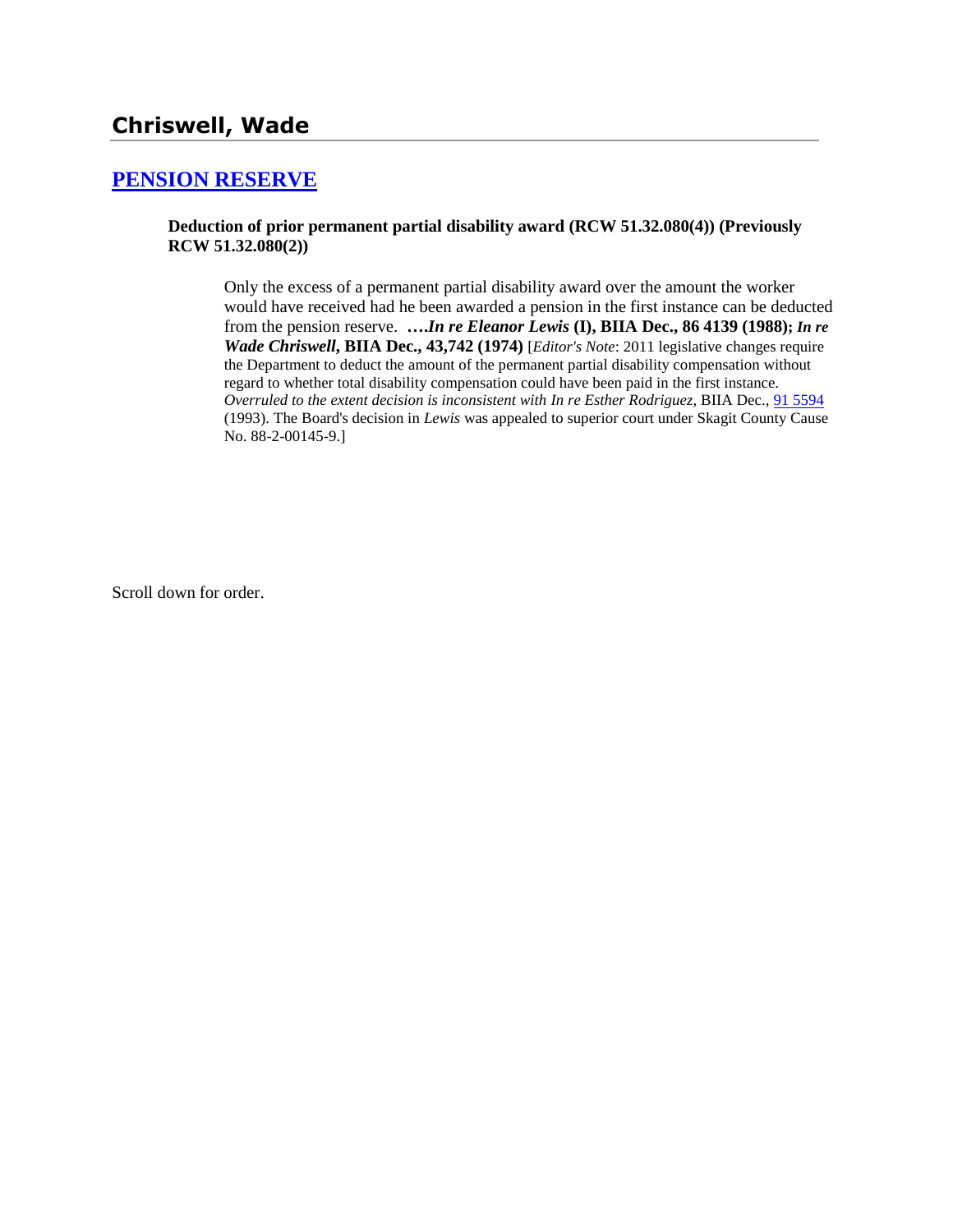### **BEFORE THE BOARD OF INDUSTRIAL INSURANCE APPEALS STATE OF WASHINGTON**

**)**

**) )**

**IN RE: WADE E. CHRISWELL ) DOCKET NO. 43,742**

#### **CLAIM NO. C-697903**

### **ORDER GRANTING RELIEF ON THE RECORD**

Appeal filed by the claimant, Wade E. Chriswell, on February 25, 1974, from an order of the Department of Labor and Industries dated February 7, 1974, classifying the claimant as being totally and permanently disabled; placing him on the pension rolls effective February 1, 1974; charging a prior permanent partial disability award in the sum of \$7,500.00 against the pension reserve, and reducing the claimant's monthly pension accordingly. **REVERSED AND REMANDED**.

# **DECISION**

The appeal is addressed solely to the legal propriety of the Department's charging a prior permanent partial disability award in the sum of \$7,500.00 against the pension reserve and the resultant reduction in the claimant's monthly pension allotment.

The Department file establishes that this claim was closed by order of the Department dated May 31, 1962, with a permanent partial disability award of 50% of the maximum allowable for unspecified disabilities (\$3,750.00). The claimant appealed this award to the Board, and on June 8, 1964, the Board issued an order finding that the claimant's permanent partial disability as of May 31, 1962, was equal to 100% of the maximum allowable for unspecified disabilities (\$7,500.00). Accordingly, on August 7, 1964, the Department issued an order pursuant to the Board's order of June 8, 1964, awarding the claimant 100% of the maximum allowable for unspecified disabilities in the sum of \$7,500.00, less the prior award of \$3,750.00

On September 14, 1964, the claimant filed an application to reopen the claim for aggravation of disability. By order dated January 14, 1965, the Department reopened the claim for treatment effective September 9, 1964, and for other action as indicated effective September 14, 1964. Timeloss compensation at the rate of \$185.00 per month was instituted as of September 14, 1964. Ultimately, the claimant was adjudicated to be permanently and totally disabled by order of the Department dated February 7, 1974 and placed on the pension rolls effective February 1, 1974.

It is the claimant's contention that where a claim has been closed with a permanent partial disability award and after that closure and award have become final, the claim is then reopened for aggravation and a pension awarded pursuant thereto, the Department is without authority to charge the prior permanent partial disability award against the pension reserve.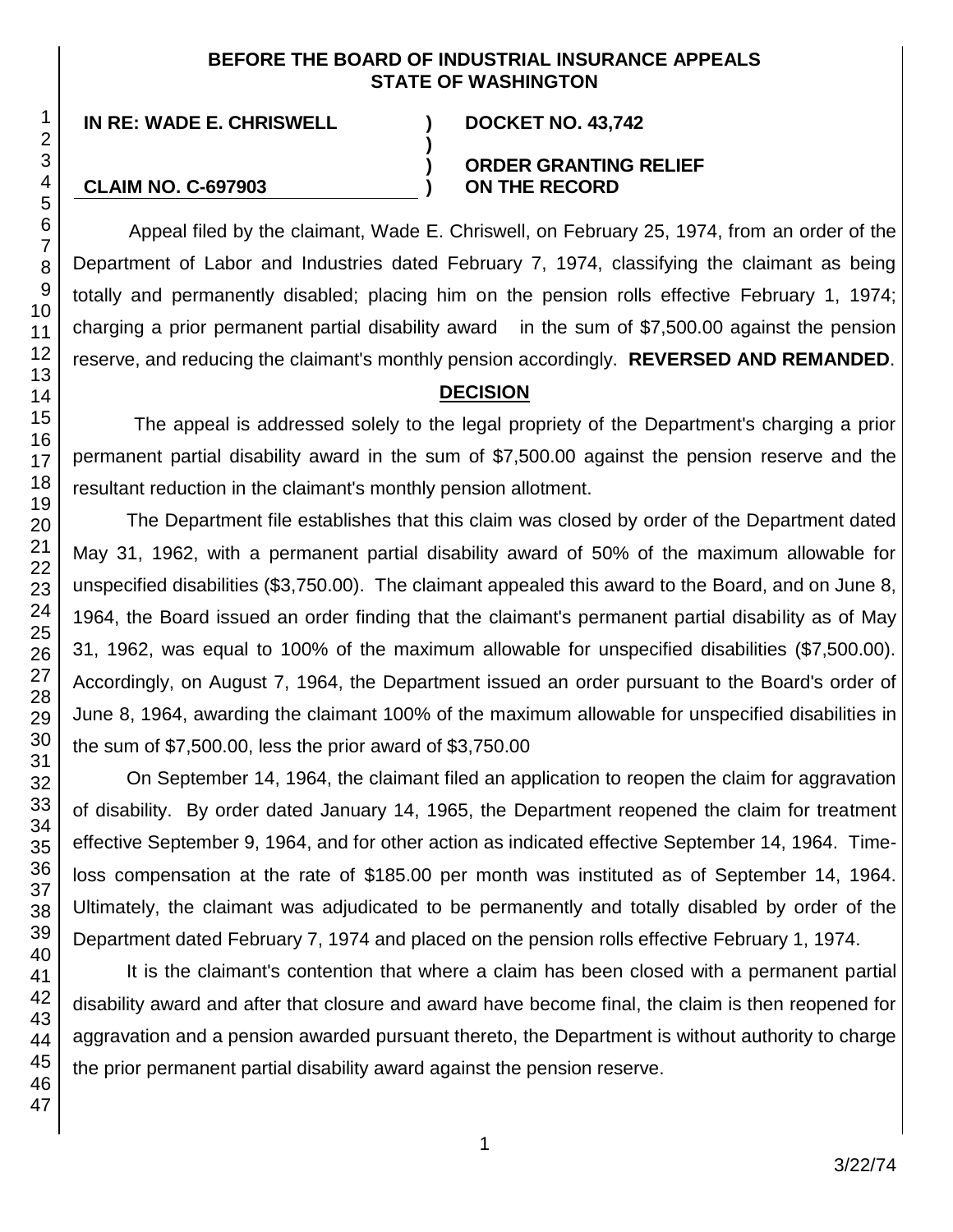If this were a case arising prior to 1949, the contention on appeal would be well taken. Beginning with Arnold v. Department of Labor & Industries, 168 Wash. 300, it became the settled law of this state that once a claim had been closed by final order with a permanent partial disability award, and thereafter reopened for aggravation and a pension awarded, the prior permanent partial disability award could not be deducted from the pension reserve. See also Dry v. Department of Labor & Industries, 180 Wash. 92; Segraves v. Department of Labor & Industries, 185 Wash. 333; Hagen v. Department of Labor & Industries, 193 Wash. 555; State ex rel. Stone v. Olinger, 6 Wn. 2d 643. The controlling rationale of Arnold and its progeny was that the legislature had failed to prescribe a rule governing the point in issue and in the absence of such, the statutorily prescribed rule for a "further accident" should be applied, to wit:

> "Should any further accident result in the permanent total disability of an injured workman, he shall receive the pension to which he would be entitled, notwithstanding the payment of a lump sum for his prior injury." RCW 51.32.060(15). (Emphasis supplied)

In 1949, however, the legislature broke its silence and enacted the last proviso of what is now RCW 51.32.080(2), to wit:

> "That in case permanent partial disability compensation is followed by permanent total disability compensation, any portion of the permanent partial disability compensation which exceeds the amount that would have been paid the injured workman if permanent total disability compensation had been paid in the first instance, shall be deducted from the pension reserve of such injured workman and his monthly compensation payments shall be reduced accordingly." See Laws of 1949, Chapter 219, Section 1.

Although the instant situation falls within the express provisions of this proviso, the Department failed to apply the same to its pension adjudication. By its order of February 7, 1974, the Department proposes to deduct all \$7,500.00 of its prior permanent partial disability award from the pension reserve, whereas the statute prescribes that only the excess of such award over the amount which the claimant would have received had he been awarded a pension originally (instead of a permanent partial disability award) can be charged against the pension reserve. Thus, it is incumbent upon the Department to calculate such excess and limit its pension reserve charge thereto. In this regard, we shall make no attempt to calculate herein the amount of such excess since that is purely an administrative function which must be made by the Department in the first instance.

1 2